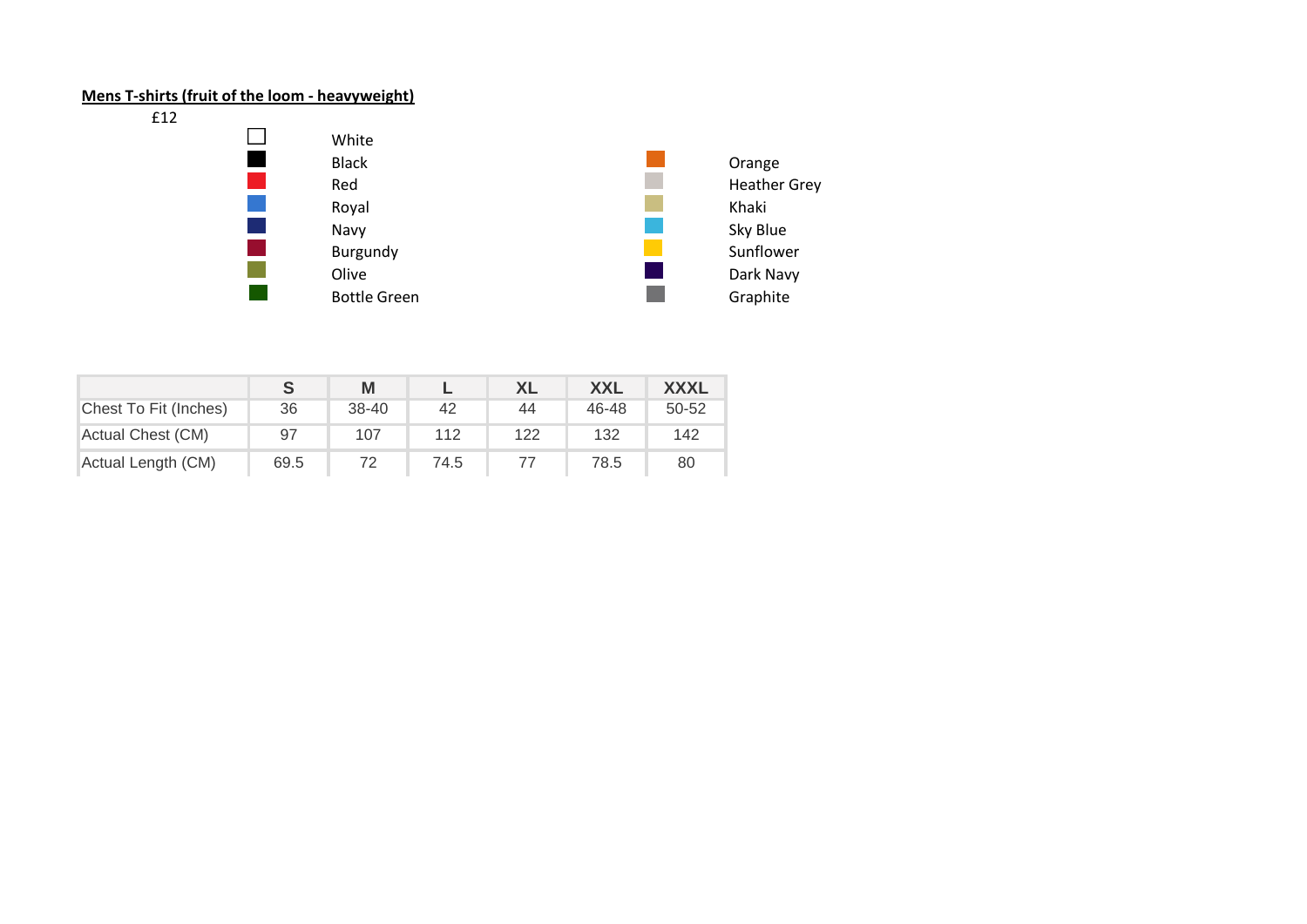

|                    | <b>XS</b> | ō  | Μ              |    |     | 2XL |
|--------------------|-----------|----|----------------|----|-----|-----|
| Ladies Size        |           | 10 | 12             | 14 | 16  | 18  |
| Actual Chest (cm)  | 81        | 86 | 9 <sup>1</sup> | 96 | 101 | 106 |
| Actual Length (cm) | 58        | 59 | 60             | 61 | 62  | 63  |

## **Children's T-shirts (fruit of the loom)**



|                    | $3 - 4$   | $5 - 6$   | $7 - 8$ | $9 - 10$ | $12 - 13$ |
|--------------------|-----------|-----------|---------|----------|-----------|
| Chest To Fit "     | $22 - 24$ | $26 - 28$ | 30      | 32       | 34        |
| Actual Chest (cm)  | 76        | 81        | 86      | 92       | 97        |
| Actual Length (cm) | 45        | 50        | 55      | 60       | 65        |

| Bottle Green |
|--------------|
| Sunflower    |
| Orange       |
| Purple       |
| Light Pink   |
| Kelly Green  |
| Skv Blue     |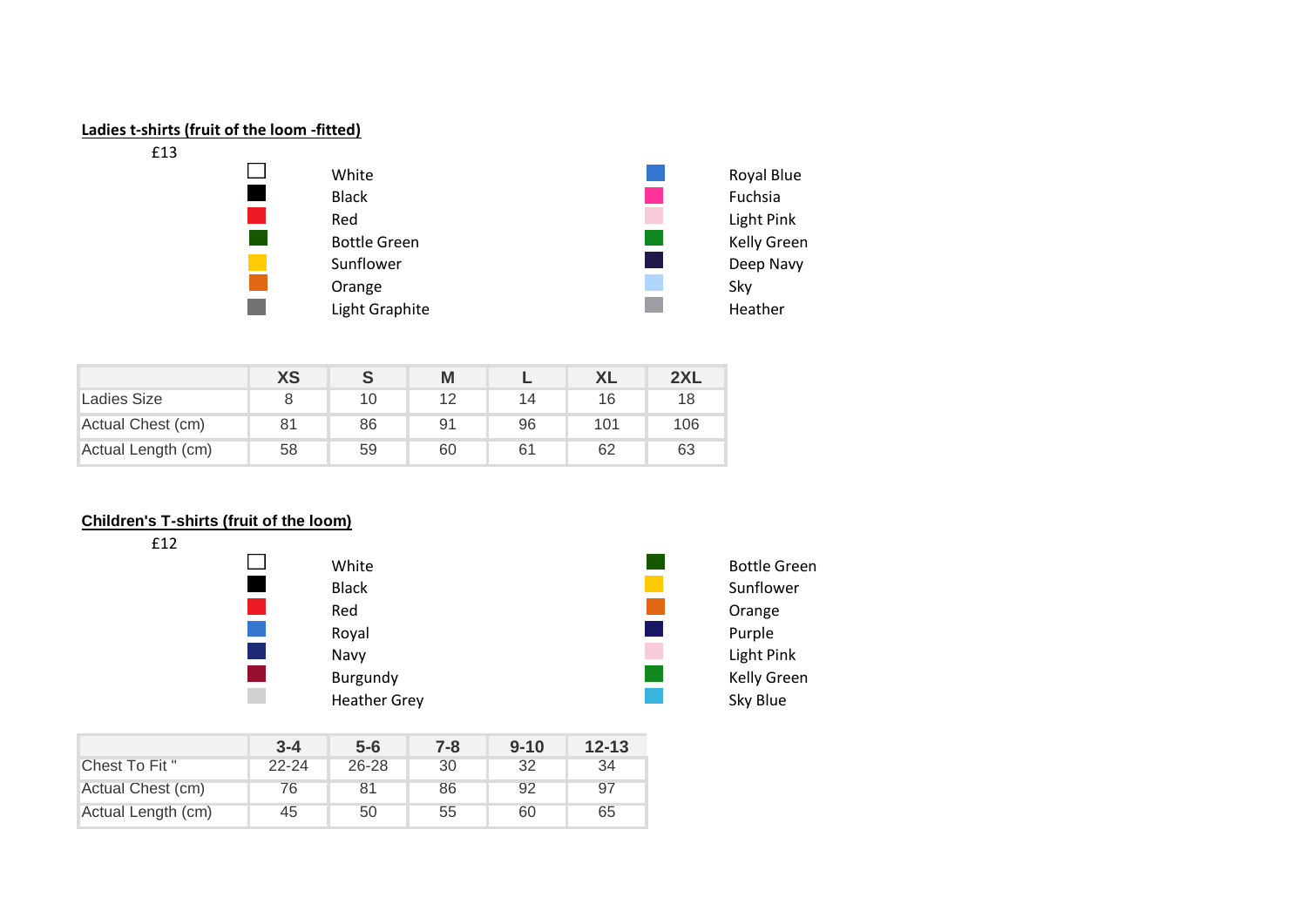#### **Men's Polo shirt (fruit of the loom)**



|                   |       | Μ     |           | XL    | <b>XXL</b> |
|-------------------|-------|-------|-----------|-------|------------|
| Chest (inches)    | 36-38 | 38-40 | $40 - 42$ | 44-46 | 46-48      |
| Actual Chest (cm) | 100   | 108   | 116       | 124   | 132        |
| Actual Length(cm) |       | 73    | 75        |       | 79         |

## **Ladies Polo shirt (fruit of the loom - fitted)**



|                    | <b>XS</b> |    | M  |    | ◠∟  | 2XL |
|--------------------|-----------|----|----|----|-----|-----|
| Chest To Fit       |           | 10 |    |    | 16  | 18  |
| Actual Chest (cm)  | 84        | 89 | 94 | 99 | 104 | 109 |
| Actual Length (cm) | 61        | 62 | 63 | 64 | 65  | 66  |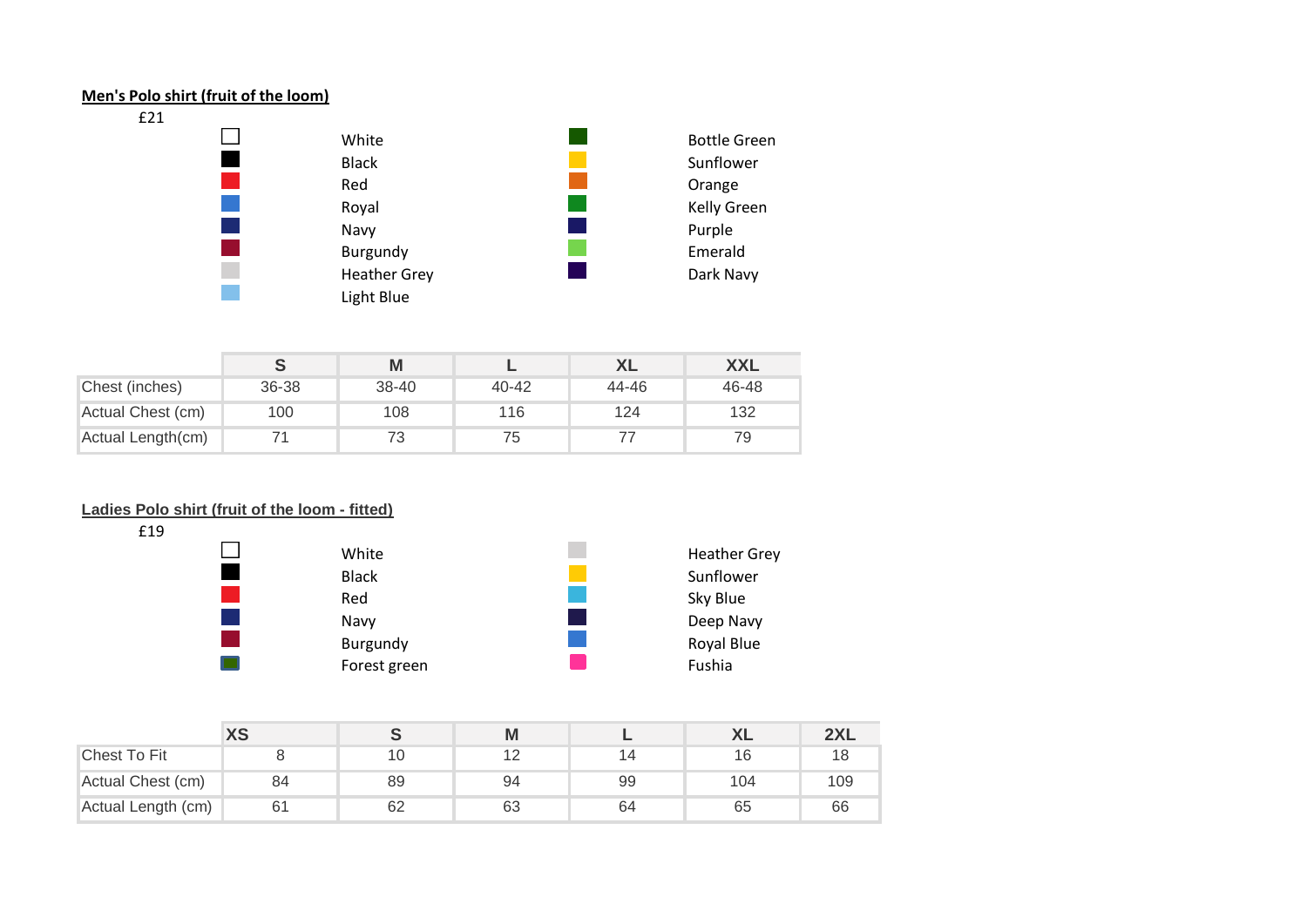## **Unisex Hoodie (fruit of the loom)**

## £20.00



|                    | S   | М          |      | XL  | <b>XXL</b> |
|--------------------|-----|------------|------|-----|------------|
| Chest To Fit       | 36" | $38 - 40"$ | 42"  | 44" | 46-48"     |
| Actual Chest (cm)  | 102 | 112        | 122  | 127 | 137        |
| Actual Length (cm) | 67  | 69.5       | 73.5 |     | 80         |

# **Childrens hoodie**

£18.00



|                    | $5 - 6yrs$ | $7-8$ yrs | $9 - 11$ yrs | <b>12-13yrs 14-15yrs</b> |     |
|--------------------|------------|-----------|--------------|--------------------------|-----|
| Chest (To Fit)     | 26-28"     | 30"       | 32"          | 34"                      | 36" |
| Actual Chest (cm)  | 82         | 87        | 92           | 102                      | 112 |
| Actual Length (cm) | 50         | 55        | 60           | 65                       |     |